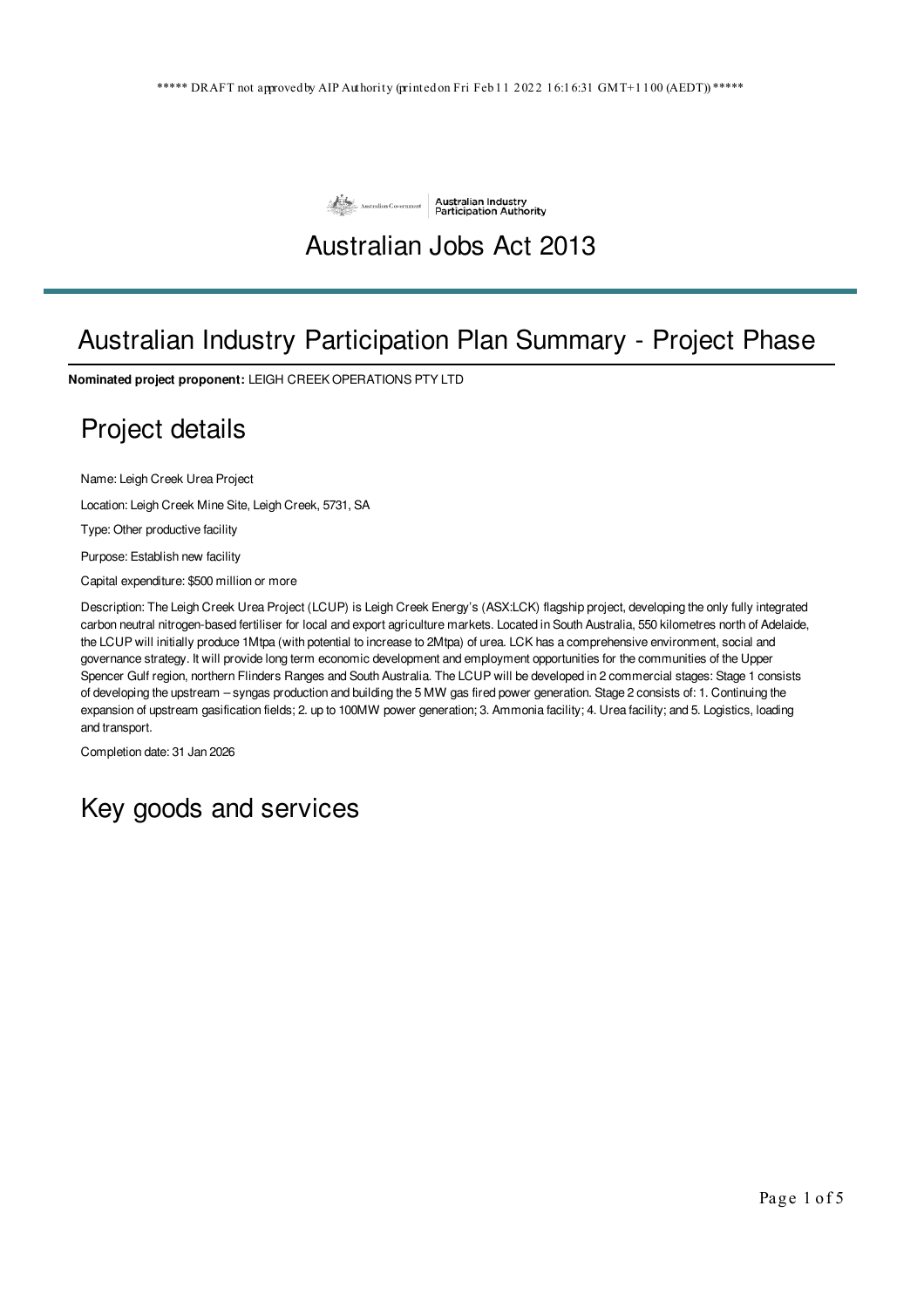Indicative list of key goods and services to be acquired for the project:

| Key goods and services                                           | <b>Opportunities for</b><br>Australian entities | <b>Opportunities for</b><br>non-Australian<br>entities | <b>Explanation for no opportunities for</b><br><b>Australian entities</b>        |
|------------------------------------------------------------------|-------------------------------------------------|--------------------------------------------------------|----------------------------------------------------------------------------------|
| Stage 1 Gas Engines (5MW Power                                   | Yes                                             | Yes                                                    |                                                                                  |
| Supply)                                                          |                                                 |                                                        |                                                                                  |
| Stage 1 Piping Fabrication                                       | Yes                                             | No                                                     |                                                                                  |
| Stage 1 Pressure Vessels Supply                                  | Yes                                             | No                                                     |                                                                                  |
| Stage 1 Structural Steel Supply                                  | Yes                                             | No                                                     |                                                                                  |
| Stage 1 Drilling                                                 | Yes                                             | No                                                     |                                                                                  |
| Stage 1 & Stage 2 Seismic                                        | Yes                                             | No                                                     |                                                                                  |
| Stage 1 Civil Works                                              | Yes                                             | No                                                     |                                                                                  |
| Stage 1 Site Electrical Works                                    | Yes                                             | No                                                     |                                                                                  |
| Stage 1 SMP Works                                                | Yes                                             | No                                                     |                                                                                  |
| Stage 1 Switchroom Supply                                        | Yes                                             | No                                                     |                                                                                  |
| Stage 1 Heat Exchanger Supply                                    | Yes                                             | Yes                                                    |                                                                                  |
| Stage 1 Instruments Supply                                       | Yes                                             | Yes                                                    |                                                                                  |
| Stage 1 Valve Supply                                             | Yes                                             | Yes                                                    |                                                                                  |
| Stage 1 Pumps Supply                                             | Yes                                             | Yes                                                    |                                                                                  |
| Stage 1 Control System Engineering<br>and Hardware Supply        | Yes                                             | No                                                     |                                                                                  |
| Stage 1 Steel Tanks                                              | Yes                                             | No                                                     |                                                                                  |
| Stage 1 Safety Equipment Supply                                  | Yes                                             | No                                                     |                                                                                  |
| Stage 2 Engineering                                              | No                                              | Yes                                                    | Insufficient engineering experience in<br>Australia for Ammonia/Urea Engineering |
| Stage 2 Ammonia / Urea Technology<br>(Licensed)                  | No                                              | Yes                                                    | Key Licensors are international companies<br>based overseas                      |
| Stage 2 Sulphur removal technology<br>and engineering (Licensed) | No                                              | Yes                                                    | Key Licensors are international companies<br>based overseas                      |
| Stage 2 Roads & Infrastructure                                   | Yes                                             | No                                                     |                                                                                  |
| Stage 2 Utilities                                                | Yes                                             | No                                                     |                                                                                  |
| Stage 2 Construction Camp<br>Accommodation & Services            | Yes                                             | No                                                     |                                                                                  |
| Stage 2 Civil Works                                              | Yes                                             | No                                                     |                                                                                  |
| Stage 2 Site Electrical Installation                             | Yes                                             | <b>No</b>                                              |                                                                                  |
| Stage 2 Structural Steel Supply                                  | Yes                                             | No                                                     |                                                                                  |
| Stage 2 SMP Installation                                         | Yes                                             | No                                                     |                                                                                  |
| Stage 2 Control System Software &                                | No                                              | Yes                                                    | Proprietary Licensor Software / Control                                          |
| Equipment Supply                                                 |                                                 |                                                        | Equipment                                                                        |
| Fire Fighting and suppression<br>systems                         | Yes                                             | Yes                                                    |                                                                                  |
| Stage 1 & Stage 2 Water Supply                                   | Yes                                             | No                                                     |                                                                                  |
| Stage 1 & Stage 2 Concrete Supply                                | Yes                                             | No                                                     |                                                                                  |
| Stage 1 & Stage 2 Craneage                                       | Yes                                             | No                                                     |                                                                                  |
| Stage 2 Modular Buildings                                        | Yes                                             | Yes                                                    |                                                                                  |
| Stage 2 Other Buildings                                          | Yes                                             | No                                                     |                                                                                  |
| Stage 2 Power Plant                                              | No                                              | Yes                                                    | Part of Licensors technology package only<br>available from overseas             |

\*An Australian entity is an entity with an ABN or ACN

Project standards:

Australian International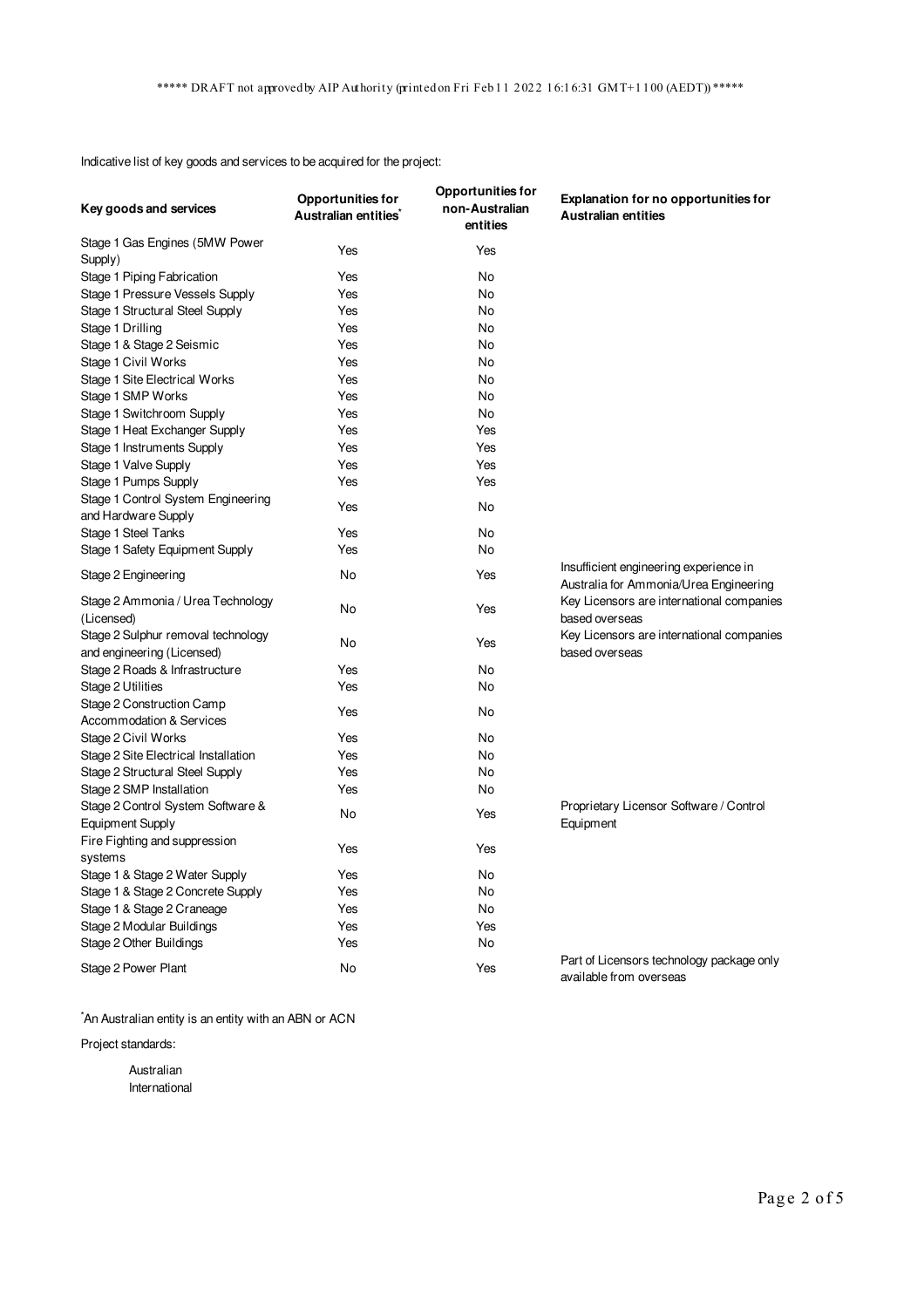#### Supplier information and communication

Project proponent's contact person for supplier enquiries:

**Contact person name** Raquel St. John **Contact person position** Head of Contracts and Procurement - Operations **Phone number** 0881329115 **E-mail** contactus@lcke.com.au

Project proponent website: https://www.lcke.com.au

Project opportunities website: https://www.lcke.com.au - Contact tab - contactus@lcke.com.au

Supplier engagement and communication actions :

Promote project opportunities through industry associations Engage with vendor identification agencies on project opportunities and bid processes Issue media releases or ASX announcements on project developments and opportunities Directly contact suppliers with information on project opportunities and bid processes

### Building Australian industry capability

Supplier capability development actions:

Recommend suppliers undertake training and/or accreditation Encourage joint ventures and alliances between suppliers

Global supply chain integration actions:

Introduce suppliers to global supply chain partners Facilitate strategic partnering and joint ventures between Australian and international suppliers

Feedback process for unsuccessful bidders:

LCK will provide procurement entities with a Procurement Procedure. This will require provision of feedback to unsuccessful suppliers.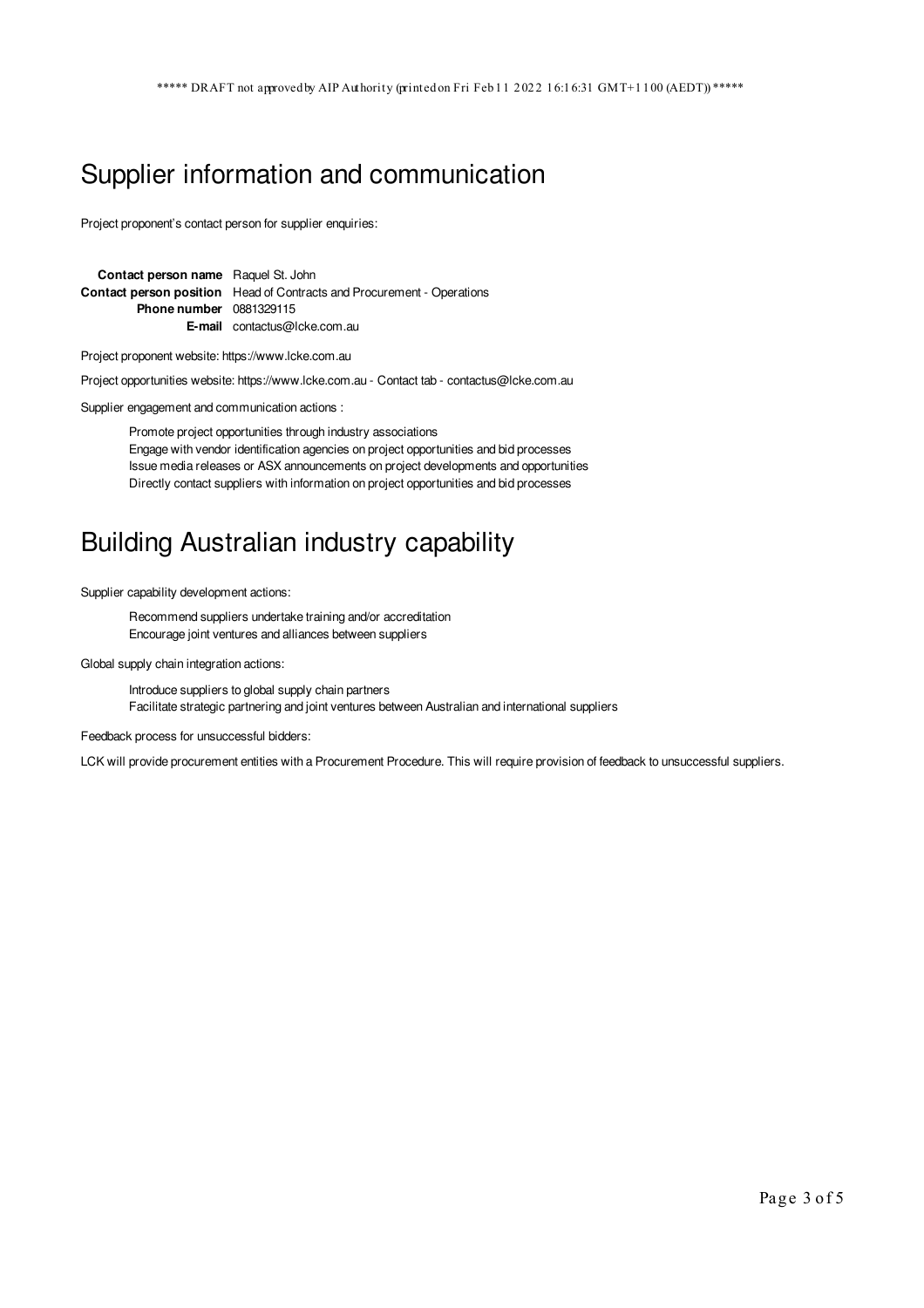#### Australian Industry Participation Plan Summary - Operations Phase

**Nominated facility operator:** LEIGH CREEK OPERATIONS PTY LTD

# Facility details

Name: Leigh Creek Urea Project Location: Leigh Creek Mine Site, Leigh Creek, 5731, SA

Type: Other productive facility

# Key goods and services

Indicative list of key goods and services to be acquired for the new facility:

| Key goods and services                            | <b>Opportunities for</b><br>Australian entities | <b>Opportunities for</b><br>non-Australian<br>entities | <b>Explanation for no opportunities for</b><br><b>Australian entities</b> |
|---------------------------------------------------|-------------------------------------------------|--------------------------------------------------------|---------------------------------------------------------------------------|
| Operating the Plant (Staffing)                    | Yes                                             | No                                                     |                                                                           |
| Maintenance                                       | Yes                                             | No                                                     |                                                                           |
| Distribution                                      | Yes                                             | No                                                     |                                                                           |
| Logistics                                         | Yes                                             | No                                                     |                                                                           |
| Railway Link to Port (Operation &<br>Maintenance) | Yes                                             | No                                                     |                                                                           |
| Port Loading Operations                           | Yes                                             | No                                                     |                                                                           |
| Medical & Fire Fighting Services                  | Yes                                             | No                                                     |                                                                           |
| Catering & Cleaning Services                      | Yes                                             | No                                                     |                                                                           |
| Supply of Water                                   | Yes                                             | No                                                     |                                                                           |

\*An Australian entity is an entity with an ABN or ACN

Facility standards:

Australian International